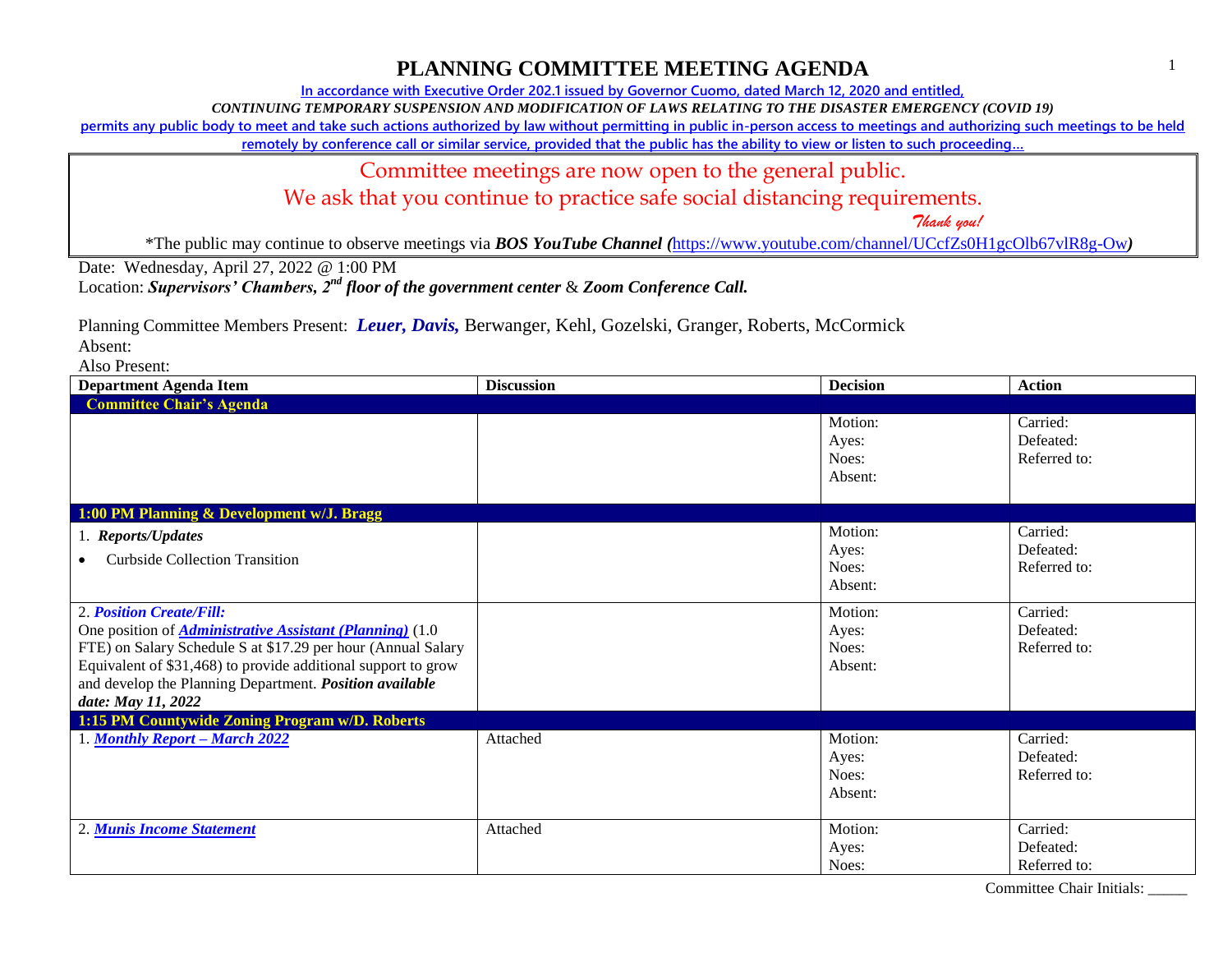### **PLANNING COMMITTEE MEETING AGENDA**

**In accordance with Executive Order 202.1 issued by Governor Cuomo, dated March 12, 2020 and entitled,**

*CONTINUING TEMPORARY SUSPENSION AND MODIFICATION OF LAWS RELATING TO THE DISASTER EMERGENCY (COVID 19)*

**permits any public body to meet and take such actions authorized by law without permitting in public in-person access to meetings and authorizing such meetings to be held** 

**remotely by conference call or similar service, provided that the public has the ability to view or listen to such proceeding…**

### Committee meetings are now open to the general public.

We ask that you continue to practice safe social distancing requirements.

 *Thank you!*

\*The public may continue to observe meetings via *BOS YouTube Channel (*<https://www.youtube.com/channel/UCcfZs0H1gcOlb67vlR8g-Ow>*)*

Date: Wednesday, April 27, 2022 @ 1:00 PM

Location: *Supervisors' Chambers, 2nd floor of the government center* & *Zoom Conference Call.*

Planning Committee Members Present: *Leuer, Davis,* Berwanger, Kehl, Gozelski, Granger, Roberts, McCormick

Absent:

Also Present:

| <b>Department Agenda Item</b>                                                 | <b>Discussion</b>                      | <b>Decision</b> | <b>Action</b> |
|-------------------------------------------------------------------------------|----------------------------------------|-----------------|---------------|
|                                                                               |                                        | Absent:         |               |
| 3. Revise Fee Schedule to perform zoning enforcement &                        | Attached                               | Motion:         | Carried:      |
| provide additional professional services                                      |                                        | Aves:           | Defeated:     |
|                                                                               |                                        | Noes:           | Referred to:  |
|                                                                               |                                        | Absent:         |               |
|                                                                               |                                        |                 |               |
| 4. Amend Resolution 20-451 to Extend Inter-Municipal                          | Attached $-2022$ rate calculations and | Motion:         | Carried:      |
| <b>Agreements with participating municipalities for Zoning</b>                | <i>participating Municipalities</i>    | Ayes:           | Defeated:     |
| Enforcement Services; effective Jan $1^{st}$ 2022 – Dec 31 <sup>st</sup> 2022 |                                        | Noes:           | Referred to:  |
|                                                                               |                                        | Absent:         |               |
| 5. Amend Salary Schedule S:                                                   |                                        | Motion:         | Carried:      |
| Increase the 2021 Lump Sum amount from \$661.05 to                            |                                        | Ayes:           | Defeated:     |
| \$785.41 a difference of \$124.36 for the <b>Zoning Officer</b>               |                                        | Noes:           | Referred to:  |
| (Position Code 026.554) under ZONING                                          |                                        | Absent:         |               |
| DEPARTMENT. Pro-rated appropriately reflective of a                           |                                        |                 |               |
| $09/2021$ start date.                                                         |                                        |                 |               |
| 1:45 PM Ag. and Business Center w/M. Adamczak                                 |                                        |                 |               |
| . Review April 6, 2022 Letter from Soil and Water                             |                                        | Motion:         | Carried:      |
| <b>Conservation District, District Manager, A. Fagan</b>                      |                                        | Ayes:           | Defeated:     |
|                                                                               |                                        | Noes:           | Referred to:  |
|                                                                               |                                        | Absent:         |               |
| 2. Review April 8, 2022 e-mail from Director of Buildings                     | <b>Ag. Center Property Line</b>        | Motion:         | Carried:      |
| and Grounds, M. Adamczak.                                                     | <b>Ag. Center Tax Map</b>              | Ayes:           | Defeated:     |
|                                                                               |                                        | Noes:           | Referred to:  |
|                                                                               |                                        | Absent:         |               |
|                                                                               |                                        |                 |               |

Committee Chair Initials: \_\_\_\_\_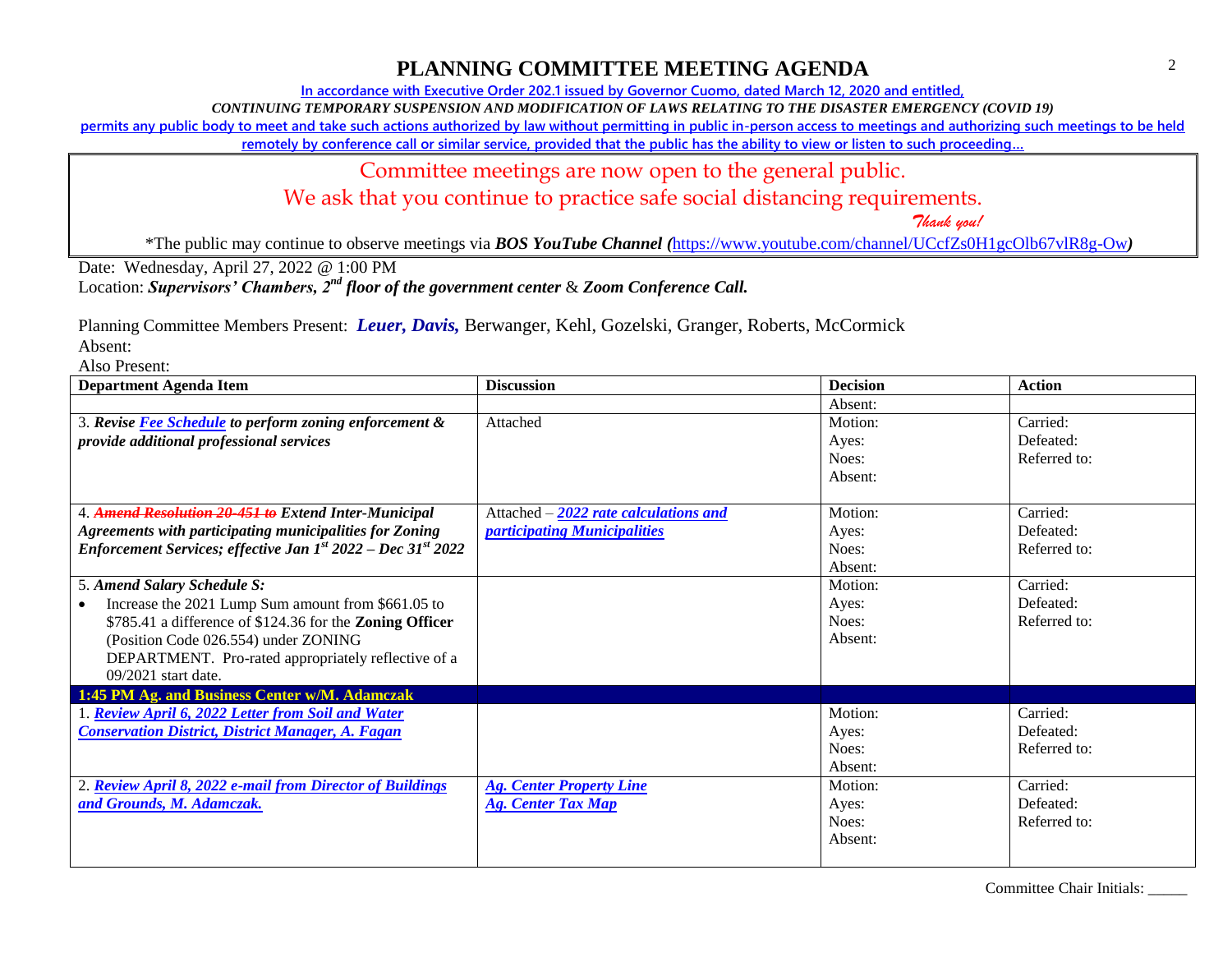# **PLANNING COMMITTEE MEETING AGENDA**

**In accordance with Executive Order 202.1 issued by Governor Cuomo, dated March 12, 2020 and entitled,**

*CONTINUING TEMPORARY SUSPENSION AND MODIFICATION OF LAWS RELATING TO THE DISASTER EMERGENCY (COVID 19)*

**permits any public body to meet and take such actions authorized by law without permitting in public in-person access to meetings and authorizing such meetings to be held** 

**remotely by conference call or similar service, provided that the public has the ability to view or listen to such proceeding…**

#### Committee meetings are now open to the general public.

We ask that you continue to practice safe social distancing requirements.

 *Thank you!*

\*The public may continue to observe meetings via *BOS YouTube Channel (*<https://www.youtube.com/channel/UCcfZs0H1gcOlb67vlR8g-Ow>*)*

Date: Wednesday, April 27, 2022 @ 1:00 PM

Location: *Supervisors' Chambers, 2nd floor of the government center* & *Zoom Conference Call.*

Planning Committee Members Present: *Leuer, Davis,* Berwanger, Kehl, Gozelski, Granger, Roberts, McCormick

Absent:

Also Present:

| <b>Department Agenda Item</b>                    | <b>Discussion</b>               | <b>Decision</b>                      | <b>Action</b>                         |
|--------------------------------------------------|---------------------------------|--------------------------------------|---------------------------------------|
| Wyo. Co. Water Resource Agency w/S. Perkins      |                                 |                                      |                                       |
|                                                  | $\sim$ Nothing to Report $\sim$ | Motion:<br>Ayes:<br>Noes:<br>Absent: | Carried:<br>Defeated:<br>Referred to: |
| Wyo. Co. Chamber of Commerce w/S. Gardner        |                                 |                                      |                                       |
|                                                  | $\sim$ Nothing to Report $\sim$ | Motion:<br>Ayes:<br>Noes:<br>Absent: | Carried:<br>Defeated:<br>Referred to: |
| Wyo. Co. Business Center (LDC) w/J. Pierce       |                                 |                                      |                                       |
|                                                  | $\sim$ Nothing to Report $\sim$ | Motion:<br>Ayes:<br>Noes:<br>Absent: | Carried:<br>Defeated:<br>Referred to: |
| <b>Industrial Development Agency w/J. Pierce</b> |                                 |                                      |                                       |
|                                                  | $\sim$ Nothing to Report $\sim$ | Motion:<br>Ayes:<br>Noes:<br>Absent: | Carried:<br>Defeated:<br>Referred to: |
| Solid Waste w/                                   |                                 |                                      |                                       |
|                                                  | $\sim$ Nothing to Report $\sim$ | Motion:<br>Ayes:<br>Noes:            | Carried:<br>Defeated:<br>Referred to: |

Committee Chair Initials: \_\_\_\_\_